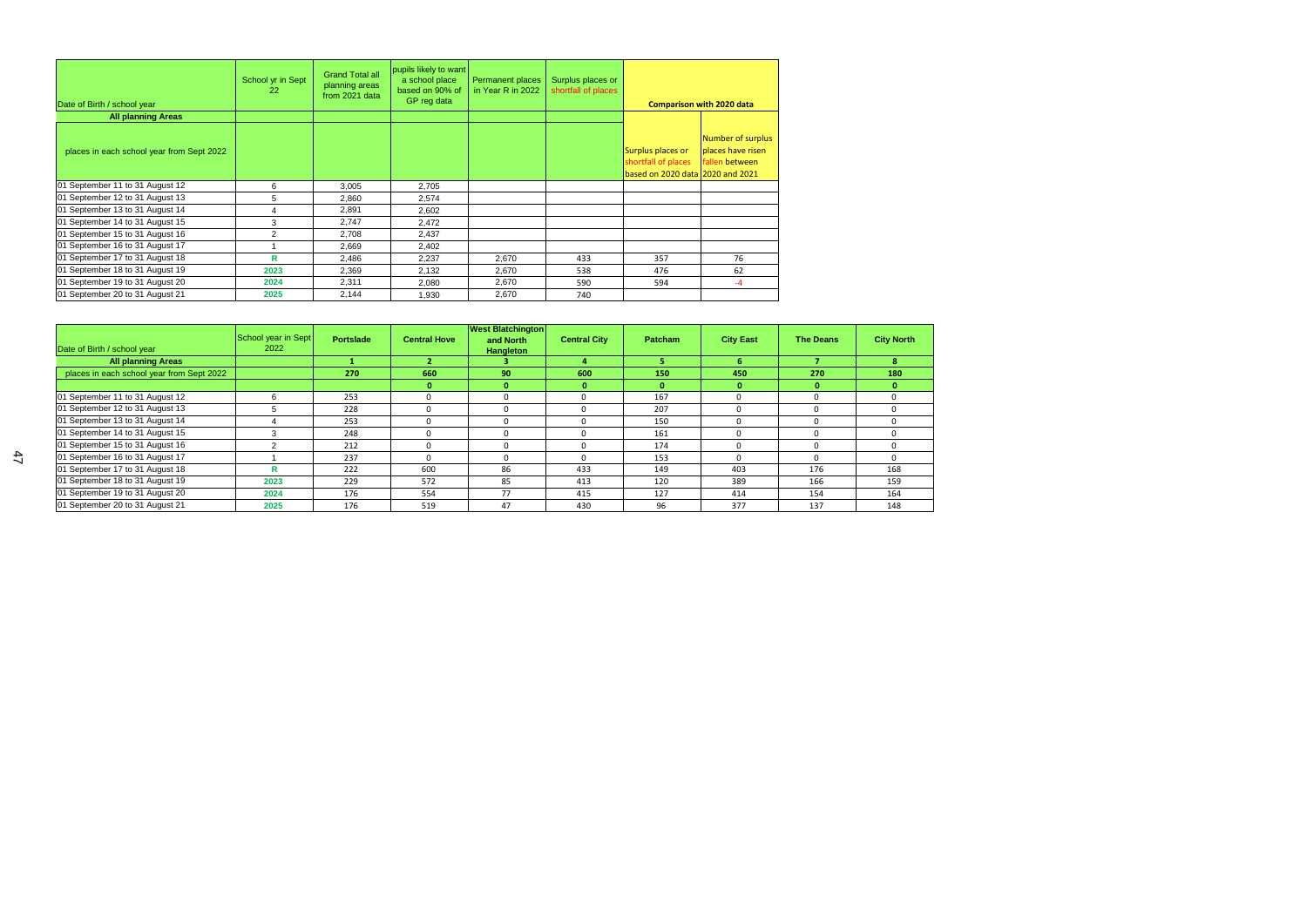|                                           | School year in Sept |                                                                                |                                                                                                                      |               |                                                                           |                                          |                                                                   |                                                                              |
|-------------------------------------------|---------------------|--------------------------------------------------------------------------------|----------------------------------------------------------------------------------------------------------------------|---------------|---------------------------------------------------------------------------|------------------------------------------|-------------------------------------------------------------------|------------------------------------------------------------------------------|
| Date of Birth / school year               | 2022                | <b>BN411</b>                                                                   | <b>BN412</b>                                                                                                         |               |                                                                           |                                          |                                                                   | <b>Comparison with 2020 data</b>                                             |
| 1 Portslade                               |                     | <b>St Peters Primary</b><br><b>Benfield Primary</b><br><b>St Marys Primary</b> | <b>Brackenbury</b><br>Primary<br><b>St</b><br><b>Nicolas Primary</b><br><b>Mile Oak Primary</b><br>Peter Gladwin Pri | <b>TOTALS</b> | pupils likely to want<br>a school place<br>based on 90% of<br>GP reg data | Surplus places or<br>shortfall of places | Surplus places or<br>shortfall of places<br>based on 2020<br>data | Number of surplus<br>places have risen<br>fallen between<br>2020 and 2021 by |
| places in each school year from Sept 2022 |                     | 90 <sub>o</sub>                                                                | 180                                                                                                                  | 270           |                                                                           |                                          |                                                                   |                                                                              |
|                                           |                     |                                                                                |                                                                                                                      |               |                                                                           |                                          |                                                                   |                                                                              |
| 01 September 11 to 31 August 12           | 6                   | 93                                                                             | 188                                                                                                                  | 281           | 253                                                                       |                                          |                                                                   |                                                                              |
| 01 September 12 to 31 August 13           | 5                   | 68                                                                             | 185                                                                                                                  | 253           | 228                                                                       |                                          |                                                                   |                                                                              |
| 01 September 13 to 31 August 14           | 4                   | 78                                                                             | 203                                                                                                                  | 281           | 253                                                                       |                                          |                                                                   |                                                                              |
| 01 September 14 to 31 August 15           | 3                   | 82                                                                             | 193                                                                                                                  | 275           | 248                                                                       |                                          |                                                                   |                                                                              |
| 01 September 15 to 31 August 16           | 2                   | 64                                                                             | 172                                                                                                                  | 236           | 212                                                                       |                                          |                                                                   |                                                                              |
| 01 September 16 to 31 August 17           |                     | 73                                                                             | 190                                                                                                                  | 263           | 237                                                                       |                                          |                                                                   |                                                                              |
| 01 September 17 to 31 August 18           | R                   | 81                                                                             | 166                                                                                                                  | 247           | 222                                                                       | 48                                       | 49                                                                |                                                                              |
| 01 September 18 to 31 August 19           | 2023                | 72                                                                             | 182                                                                                                                  | 254           | 229                                                                       | 41                                       | 44                                                                | -3                                                                           |
| 01 September 19 to 31 August 20           | 2024                | 72                                                                             | 123                                                                                                                  | 195           | 176                                                                       | 95                                       | 85                                                                | 10                                                                           |
| 01 September 20 to 31 August 21           | 2025                | 58                                                                             | 137                                                                                                                  | 195           | 176                                                                       | 95                                       |                                                                   |                                                                              |

|                                           | School year in Sept |                                                                        |             |                                                              |             |                                 |                                                             |                                               |               |                                                                           |                                          |                                                                   |                                                                              |
|-------------------------------------------|---------------------|------------------------------------------------------------------------|-------------|--------------------------------------------------------------|-------------|---------------------------------|-------------------------------------------------------------|-----------------------------------------------|---------------|---------------------------------------------------------------------------|------------------------------------------|-------------------------------------------------------------------|------------------------------------------------------------------------------|
| Date of Birth / school year               | 2022                | <b>BN31</b>                                                            | <b>BN32</b> | <b>BN33</b>                                                  | <b>BN34</b> | <b>BN35</b>                     | <b>BN36</b>                                                 | <b>BN37</b>                                   |               |                                                                           |                                          |                                                                   | <b>Comparison with 2020 data</b>                                             |
| 2 Central Hove                            |                     | <b>Hove Juniors</b><br><b>Holland Road</b><br><b>Brunswick Primary</b> |             | West Hove inf @<br>Connaught<br><b>St Andrews</b><br>Primary |             | West Hove Infant<br>Hove Junior | Cottesmore<br>Primary<br><b>Bilingual Primary</b><br>School | <b>Aldrington Primay</b><br>Goldstone Primary | <b>TOTALS</b> | pupils likely to want<br>a school place<br>based on 90% of<br>GP reg data | Surplus places or<br>shortfall of places | Surplus places or<br>shortfall of places<br>based on 2020<br>data | Number of surplus<br>places have risen<br>fallen between<br>2020 and 2021 by |
| places in each school year from Sept 2022 |                     | 90                                                                     |             | 150                                                          |             | 120                             | 150                                                         | 150                                           | 660           |                                                                           |                                          |                                                                   |                                                                              |
|                                           |                     |                                                                        |             |                                                              |             |                                 |                                                             |                                               |               |                                                                           |                                          |                                                                   |                                                                              |
| 01 September 11 to 31 August 12           |                     | 77                                                                     | 48          | 116                                                          | 108         | 169                             | 152                                                         | 158                                           | 828           |                                                                           |                                          |                                                                   |                                                                              |
| 01 September 12 to 31 August 13           |                     | 77                                                                     | 43          | 108                                                          | 93          | 147                             | 143                                                         | 158                                           | 769           |                                                                           |                                          |                                                                   |                                                                              |
| 01 September 13 to 31 August 14           |                     | 87                                                                     | 52          | 134                                                          | 93          | 162                             | 153                                                         | 148                                           | 829           |                                                                           |                                          |                                                                   |                                                                              |
| 01 September 14 to 31 August 15           |                     | 79                                                                     | 34          | 124                                                          | 71          | 147                             | 131                                                         | 141                                           | 727           |                                                                           |                                          |                                                                   |                                                                              |
| 01 September 15 to 31 August 16           |                     | 93                                                                     | 45          | 91                                                           | 63          | 153                             | 135                                                         | 146                                           | 726           |                                                                           |                                          |                                                                   |                                                                              |
| 01 September 16 to 31 August 17           |                     | 65                                                                     | 39          | 139                                                          | 82          | 140                             | 103                                                         | 138                                           | 706           |                                                                           |                                          |                                                                   |                                                                              |
| 01 September 17 to 31 August 18           |                     | 85                                                                     | 39          | 122                                                          | 58          | 141                             | 107                                                         | 115                                           | 667           | 600                                                                       | 60                                       | 39                                                                | 21                                                                           |
| 01 September 18 to 31 August 19           | 2023                | 73                                                                     | 44          | 110                                                          | 72          | 135                             | 106                                                         | 96                                            | 636           | 572                                                                       | 88                                       | 63                                                                | 25                                                                           |
| 01 September 19 to 31 August 20           | 2024                | 78                                                                     | 46          | 104                                                          | 78          | 122                             | 85                                                          | 103                                           | 616           | 554                                                                       | 106                                      | 96                                                                | 10                                                                           |
| 01 September 20 to 31 August 21           | 2025                | 79                                                                     | 47          | 120                                                          | 44          | 119                             | 83                                                          | 85                                            | 577           | 519                                                                       | 141                                      |                                                                   |                                                                              |

|                                           | School year in Sept |                                                     |               |                                                                           |                                          |                                                                   |                                                                              |
|-------------------------------------------|---------------------|-----------------------------------------------------|---------------|---------------------------------------------------------------------------|------------------------------------------|-------------------------------------------------------------------|------------------------------------------------------------------------------|
| Date of Birth / school year               | 2022                | <b>BN38</b>                                         |               |                                                                           |                                          |                                                                   | <b>Comparison with 2020 data</b>                                             |
| 3 West Blatchington and North Hangleton   |                     | <b>Hangleton Primary</b><br><b>West Blatch Prim</b> | <b>TOTALS</b> | pupils likely to want<br>a school place<br>based on 90% of<br>GP reg data | Surplus places or<br>shortfall of places | Surplus places or<br>shortfall of places<br>based on 2020<br>data | Number of surplus<br>places have risen<br>fallen between<br>2020 and 2021 by |
| places in each school year from Sept 2022 |                     | 90                                                  | 90            |                                                                           |                                          |                                                                   |                                                                              |
|                                           |                     |                                                     |               |                                                                           |                                          |                                                                   |                                                                              |
| 01 September 11 to 31 August 12           | 6                   | 124                                                 | 124           |                                                                           |                                          |                                                                   |                                                                              |
| 01 September 12 to 31 August 13           | 5                   | 113                                                 | 113           |                                                                           |                                          |                                                                   |                                                                              |
| 01 September 13 to 31 August 14           | 4                   | 132                                                 | 132           |                                                                           |                                          |                                                                   |                                                                              |
| 01 September 14 to 31 August 15           | 3                   | 116                                                 | 116           |                                                                           |                                          |                                                                   |                                                                              |
| 01 September 15 to 31 August 16           | 2                   | 115                                                 | 115           |                                                                           |                                          |                                                                   |                                                                              |
| 01 September 16 to 31 August 17           |                     | 89                                                  | 89            |                                                                           |                                          |                                                                   |                                                                              |
| 01 September 17 to 31 August 18           | R                   | 95                                                  | 95            | 86                                                                        | 5                                        | $-3$                                                              | 8                                                                            |
| 01 September 18 to 31 August 19           | 2023                | 94                                                  | 94            | 85                                                                        | 5                                        | 11                                                                | $-6$                                                                         |
| 01 September 19 to 31 August 20           | 2024                | 85                                                  | 85            | 77                                                                        | 14                                       | 16                                                                | $-3$                                                                         |
| 01 September 20 to 31 August 21           | 2025                | 52                                                  | 52            | 47                                                                        | 43                                       |                                                                   |                                                                              |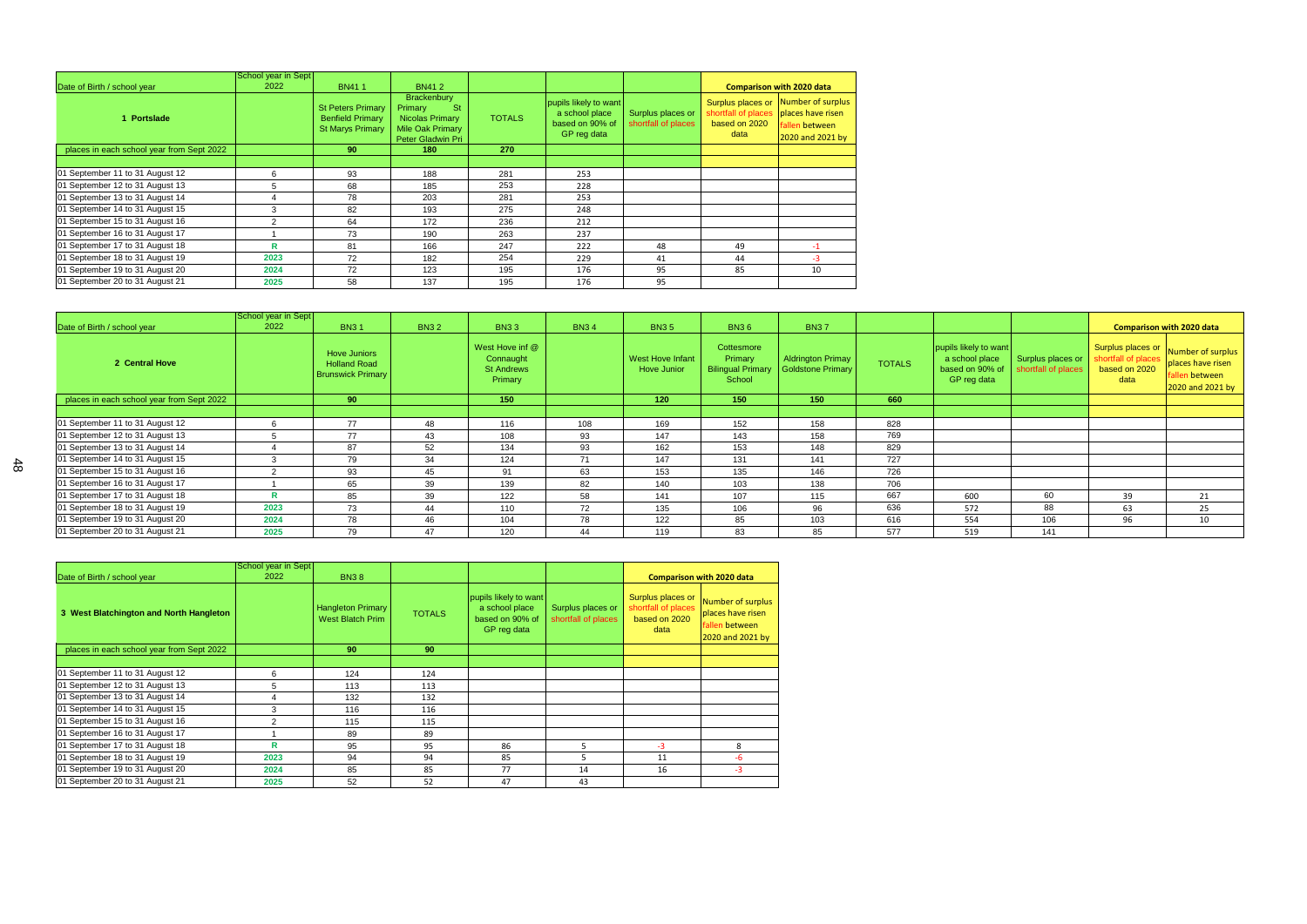|                                           | School year in Sept |             |                                              |                                                               |                                 |                        |                                                                                     |                                                                               |               |                                                                           |                                          |                                                                   |                                                                              |
|-------------------------------------------|---------------------|-------------|----------------------------------------------|---------------------------------------------------------------|---------------------------------|------------------------|-------------------------------------------------------------------------------------|-------------------------------------------------------------------------------|---------------|---------------------------------------------------------------------------|------------------------------------------|-------------------------------------------------------------------|------------------------------------------------------------------------------|
| Date of Birth / school year               | 2022                | <b>BN12</b> | <b>BN13</b>                                  | <b>BN15</b>                                                   | <b>BN11</b>                     | <b>BN14</b>            | <b>BN16</b>                                                                         | <b>BN17</b>                                                                   |               |                                                                           |                                          |                                                                   | <b>Comparison with 2020 data</b>                                             |
| 4 Central City                            |                     |             | St Mary Mags Prim<br><b>St Pauls Primary</b> | Stanford Infant<br>Stanford Junior<br><b>Westdene Primary</b> | <b>Middle Street</b><br>Primary | <b>St Bartholomews</b> | Downs Infant<br>Downs Junior<br><b>Balfour Primary</b><br><b>St Bernadettes Pri</b> | <b>Hertford Infant</b><br><b>Hertford Junior</b><br><b>St Josephs Primary</b> | <b>TOTALS</b> | pupils likely to want<br>a school place<br>based on 90% of<br>GP reg data | Surplus places or<br>shortfall of places | Surplus places or<br>shortfall of places<br>based on 2020<br>data | Number of surplus<br>places have risen<br>fallen between<br>2020 and 2021 by |
| places in each school year from Sept 2022 |                     |             | 60                                           | 150                                                           | 30 <sub>1</sub>                 | 30 <sub>1</sub>        | 240                                                                                 | 90 <sub>1</sub>                                                               | 600           |                                                                           |                                          |                                                                   |                                                                              |
|                                           |                     |             |                                              |                                                               |                                 |                        |                                                                                     |                                                                               |               |                                                                           |                                          |                                                                   |                                                                              |
| 01 September 11 to 31 August 12           |                     | 22          | 73                                           | 132                                                           |                                 | 57                     | 211                                                                                 | 112                                                                           | 614           |                                                                           |                                          |                                                                   |                                                                              |
| 01 September 12 to 31 August 13           |                     | 27          | 63                                           | 138                                                           |                                 | 38                     | 198                                                                                 | 94                                                                            | 566           |                                                                           |                                          |                                                                   |                                                                              |
| 01 September 13 to 31 August 14           |                     | 30          | 65                                           | 127                                                           |                                 | 51                     | 195                                                                                 | 98                                                                            | 573           |                                                                           |                                          |                                                                   |                                                                              |
| 01 September 14 to 31 August 15           | 3                   | 23          | 58                                           | 125                                                           | $\leq 5$                        | 60                     | 201                                                                                 | 94                                                                            | 561           |                                                                           |                                          |                                                                   |                                                                              |
| 01 September 15 to 31 August 16           |                     | 25          | 83                                           | 105                                                           | 16                              | 59                     | 155                                                                                 | 97                                                                            | 540           |                                                                           |                                          |                                                                   |                                                                              |
| 01 September 16 to 31 August 17           |                     | 34          | 55                                           | 110                                                           | 13                              | 57                     | 155                                                                                 | 95                                                                            | 519           |                                                                           |                                          |                                                                   |                                                                              |
| 01 September 17 to 31 August 18           |                     | 27          | 69                                           | 106                                                           |                                 | 33                     | 155                                                                                 | 85                                                                            | 481           | 433                                                                       | 167                                      | 120                                                               | 47                                                                           |
| 01 September 18 to 31 August 19           | 2023                | 19          | 77                                           | 84                                                            | 10                              | 60                     | 148                                                                                 | 61                                                                            | 459           | 413                                                                       | 187                                      | 162                                                               | 25                                                                           |
| 01 September 19 to 31 August 20           | 2024                | 32          | 73                                           | 78                                                            | 14                              | 42                     | 143                                                                                 | 79                                                                            | 461           | 415                                                                       | 185                                      | 170                                                               | 15                                                                           |
| 01 September 20 to 31 August 21           | 2025                | 26          | 81                                           | 99                                                            | 10 <sup>°</sup>                 | 60                     | 127                                                                                 | 75                                                                            | 478           | 430                                                                       | 170                                      |                                                                   |                                                                              |

|                                           | School year in Sept |                                                           |               |                                                                           |                                          |                                                                   |                                                                              |
|-------------------------------------------|---------------------|-----------------------------------------------------------|---------------|---------------------------------------------------------------------------|------------------------------------------|-------------------------------------------------------------------|------------------------------------------------------------------------------|
| Date of Birth / school year               | 2022                | <b>BN18</b>                                               |               |                                                                           |                                          |                                                                   | <b>Comparison with 2020 data</b>                                             |
| 5 Patcham                                 |                     | Patcham Infant<br>Patcham Junior<br><b>Carden Primary</b> | <b>TOTALS</b> | pupils likely to want<br>a school place<br>based on 90% of<br>GP reg data | Surplus places or<br>shortfall of places | Surplus places or<br>shortfall of places<br>based on 2020<br>data | Number of surplus<br>places have risen<br>fallen between<br>2020 and 2021 by |
| places in each school year from Sept 2022 |                     | 150                                                       | 150           |                                                                           |                                          |                                                                   |                                                                              |
|                                           |                     |                                                           |               |                                                                           |                                          |                                                                   |                                                                              |
| 01 September 11 to 31 August 12           | 6                   | 186                                                       | 186           | 167                                                                       | $-17$                                    |                                                                   |                                                                              |
| 01 September 12 to 31 August 13           | 5                   | 230                                                       | 230           | 207                                                                       | $-57$                                    |                                                                   |                                                                              |
| 01 September 13 to 31 August 14           | 4                   | 167                                                       | 167           | 150                                                                       | -0                                       |                                                                   |                                                                              |
| 01 September 14 to 31 August 15           | 3                   | 179                                                       | 179           | 161                                                                       | $-11$                                    |                                                                   |                                                                              |
| 01 September 15 to 31 August 16           | 2                   | 193                                                       | 193           | 174                                                                       | $-24$                                    |                                                                   |                                                                              |
| 01 September 16 to 31 August 17           |                     | 170                                                       | 170           | 153                                                                       | -3                                       |                                                                   |                                                                              |
| 01 September 17 to 31 August 18           | R                   | 165                                                       | 165           | 149                                                                       | $\mathfrak{p}$                           | $\Omega$                                                          |                                                                              |
| 01 September 18 to 31 August 19           | 2023                | 133                                                       | 133           | 120                                                                       | 30                                       | 36                                                                | $-6$                                                                         |
| 01 September 19 to 31 August 20           | 2024                | 141                                                       | 141           | 127                                                                       | 23                                       | 37                                                                | $-14$                                                                        |
| 01 September 20 to 31 August 21           | 2025                | 107                                                       | 107           | 96                                                                        | 54                                       |                                                                   |                                                                              |

|                                           | School year in Sept |                                                   |             |             |                                                                                   |                                                      |                                                 |               |                                                                           |                                          |                                              |                                                                                                |
|-------------------------------------------|---------------------|---------------------------------------------------|-------------|-------------|-----------------------------------------------------------------------------------|------------------------------------------------------|-------------------------------------------------|---------------|---------------------------------------------------------------------------|------------------------------------------|----------------------------------------------|------------------------------------------------------------------------------------------------|
| Date of Birth / school year               | 2022                | <b>BN20</b>                                       | <b>BN21</b> | <b>BN22</b> | <b>BN23</b>                                                                       | <b>BN25</b>                                          | <b>BN29</b>                                     |               |                                                                           |                                          |                                              | <b>Comparison with 2020 data</b>                                                               |
| 6 City East                               |                     | Queens Park Pri<br>St John the Baptist<br>Primary |             |             | <b>Elm Grove Primary</b><br><b>Fairlight Primary</b><br><b>St Martins Primary</b> | <b>St Marks Primary</b><br>City Academy<br>Whitehawk | Carlton Hill Primary<br><b>St Lukes Primary</b> | <b>TOTALS</b> | pupils likely to want<br>a school place<br>based on 90% of<br>GP reg data | Surplus places or<br>shortfall of places | shortfall of places<br>based on 2020<br>data | Surplus places or Number of surplus<br>places have risen<br>fallen between<br>2020 and 2021 by |
| places in each school year from Sept 2022 |                     | 90                                                |             |             | 150                                                                               | 90 <sub>1</sub>                                      | 120                                             | 450           |                                                                           |                                          |                                              |                                                                                                |
|                                           |                     |                                                   |             |             |                                                                                   |                                                      |                                                 |               |                                                                           |                                          |                                              |                                                                                                |
| 01 September 11 to 31 August 12           | 6                   | 53                                                | 58          | $\leq 5$    | 96                                                                                | 158                                                  | 140                                             | 505           |                                                                           |                                          |                                              |                                                                                                |
| 01 September 12 to 31 August 13           |                     | 57                                                | 55          | $\leq 5$    | 78                                                                                | 155                                                  | 140                                             | 485           |                                                                           |                                          |                                              |                                                                                                |
| 01 September 13 to 31 August 14           |                     | 56                                                | 51          | $\leq 5$    | 81                                                                                | 146                                                  | 123                                             | 457           |                                                                           |                                          |                                              |                                                                                                |
| 01 September 14 to 31 August 15           |                     | 46                                                | 41          | $\leq 5$    | 77                                                                                | 142                                                  | 128                                             | 434           |                                                                           |                                          |                                              |                                                                                                |
| 01 September 15 to 31 August 16           | - 2                 | 55                                                | 50          | $\leq 5$    | 98                                                                                | 120                                                  | 129                                             | 452           |                                                                           |                                          |                                              |                                                                                                |
| 01 September 16 to 31 August 17           |                     | 53                                                | 52          | $\leq 5$    | 102                                                                               | 129                                                  | 137                                             | 473           |                                                                           |                                          |                                              |                                                                                                |
| 01 September 17 to 31 August 18           | R                   | 49                                                | 37          | ≤5          | 89                                                                                | 137                                                  | 136                                             | 448           | 403                                                                       | 47                                       | 34                                           | 13                                                                                             |
| 01 September 18 to 31 August 19           | 2023                | 40                                                | 54          | $\leq 5$    | 87                                                                                | 117                                                  | 134                                             | 432           | 389                                                                       | 61                                       | 54                                           |                                                                                                |
| 01 September 19 to 31 August 20           | 2024                | 44                                                | 62          | $\leq 5$    | 92                                                                                | 121                                                  | 141                                             | 460           | 414                                                                       | 36                                       | 46                                           | $-10$                                                                                          |
| 01 September 20 to 31 August 21           | 2025                | 41                                                | 48          | $\leq 5$    | 105                                                                               | 99                                                   | 126                                             | 419           | 377                                                                       | 73                                       |                                              |                                                                                                |